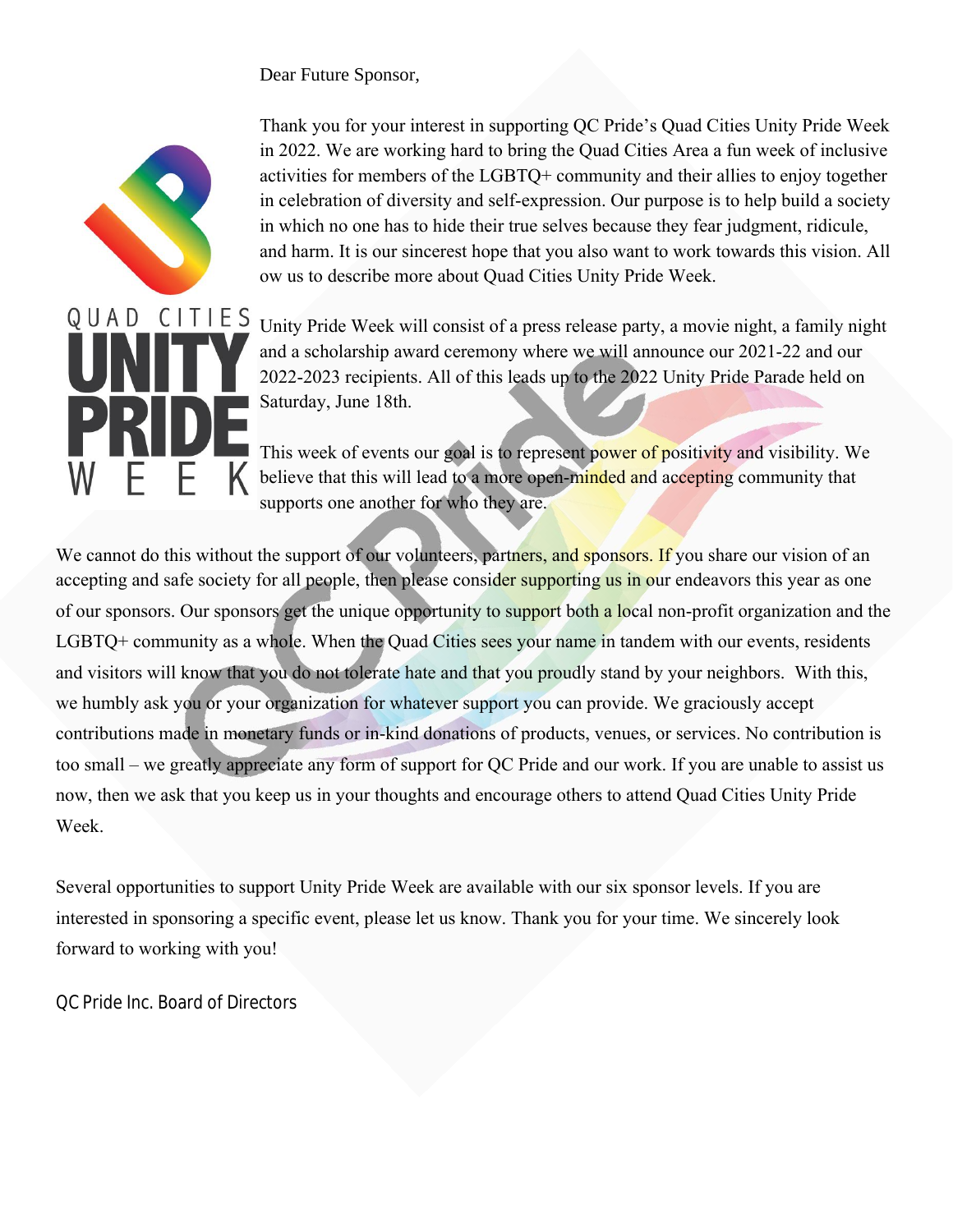## **2022 Quad Cities Unity Pride Week Sponsorship Benefits**

| <b>SPONSORSHIP LEVEL</b>                                                     | <b>PRESENTING</b><br>$$5,000+$                       | <b>HOST</b><br>$$3,000+$ | <b>MAJOR</b><br>$$1000+$                                           | <b>OFFICIAL</b><br>$$500+$     | <b>SUPPORTING</b><br>$$250+$ | <b>FRIEND</b><br>$$100+$ |  |
|------------------------------------------------------------------------------|------------------------------------------------------|--------------------------|--------------------------------------------------------------------|--------------------------------|------------------------------|--------------------------|--|
| <b>UNITY WEEK EVENTS</b><br><b>ADMISSION</b>                                 | 10                                                   | 6                        | $\boldsymbol{4}$                                                   | $\boldsymbol{2}$               | 1                            | $\bf{0}$                 |  |
| <b>VIP PASSES*</b>                                                           | 10                                                   | $6\phantom{1}$           | 4                                                                  | $\overline{2}$                 | $\bf{0}$                     | $\bf{0}$                 |  |
| <b>SOCIAL MEDIA LINK</b>                                                     | <b>YES</b>                                           | <b>YES</b>               | <b>YES</b>                                                         | <b>YES</b>                     | <b>YES</b>                   | <b>YES</b>               |  |
| <b>LOGO ON SCHEDULE</b>                                                      | <b>YES</b>                                           | <b>YES</b>               | <b>YES</b>                                                         | <b>YES</b>                     | <b>YES</b>                   |                          |  |
| <b>IOGO/INKON</b><br><b>WEBSITE</b>                                          | <b>YES</b>                                           | <b>YES</b>               | <b>YES</b>                                                         | <b>YES</b>                     | <b>YES</b>                   |                          |  |
| <b>PARADE SPOT</b>                                                           | <b>YES</b>                                           | <b>YES</b>               | <b>YES</b>                                                         | <b>YES</b>                     |                              |                          |  |
| <b>NAME ON QC PRIDE</b><br><b>APPAREL</b>                                    | <b>YES</b>                                           | <b>YES</b>               | <b>YES</b>                                                         | <b>YES</b>                     |                              |                          |  |
| <b>LOGO IN MEDIA ADS</b>                                                     | <b>YES</b>                                           | <b>YES</b>               | <b>YES</b>                                                         | <b>YES</b>                     |                              |                          |  |
| <b>SMALL BANNER</b>                                                          | <b>YES</b>                                           | YES <sup>®</sup>         | <b>YES</b>                                                         |                                |                              |                          |  |
| <b>LARGE BANNER</b>                                                          | <b>YES</b>                                           | <b>YES</b>               |                                                                    |                                |                              |                          |  |
| <b>LOGO ON ENTRANCE</b>                                                      | YES-                                                 | <b>YES</b>               |                                                                    |                                |                              |                          |  |
| <b>COMMEMORATIVE</b><br><b>SPONSOR PLACARD</b>                               | <b>YES</b>                                           | <b>YES</b>               |                                                                    |                                |                              |                          |  |
| <b>LOGO ON</b><br><b>PHOTO/SELFIE WALL</b>                                   | YES.                                                 |                          |                                                                    |                                |                              |                          |  |
| <b>PERSONAL</b><br><b>ANNOUNCEMENT</b>                                       | <b>YES</b>                                           |                          |                                                                    |                                |                              |                          |  |
| <b>SPECIAL MENTION</b><br><b>AT EVERY EVENT</b>                              | <b>YES</b>                                           |                          |                                                                    |                                |                              |                          |  |
| <b>PRIORITY</b><br><b>PIACEMENT IN ALL</b><br><b>MENTIONS</b>                | <b>YES</b>                                           |                          |                                                                    |                                |                              |                          |  |
| <b>Quad Cities Unity Pride Week VIP Pass</b>                                 |                                                      |                          |                                                                    | <b>VIP Pass gets you FREE:</b> |                              |                          |  |
| <b>10 Passes</b><br><b>6 Passes</b><br><b>4 Passes</b><br>2 Passes<br>1 Pass | $$5000+$<br>$$3000+$<br>$$1000+$<br>$$500+$<br>\$250 |                          | Admission and VIP seating to Unity Pride<br>Week events/activities |                                |                              |                          |  |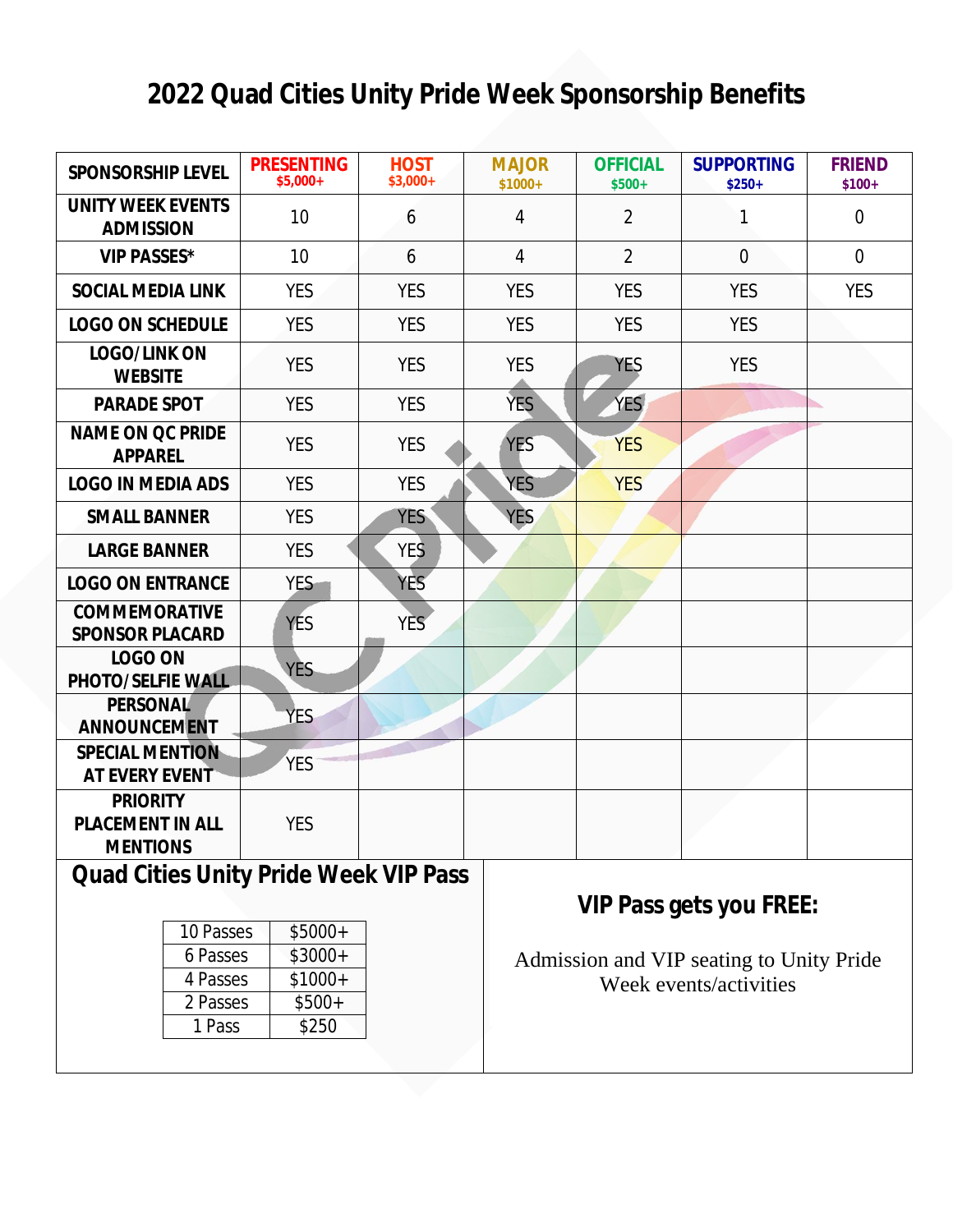## **2022 Quad Cities Unity Pride Week Sponsorship Benefits- Explained**

*Please refer to the sponsor chart to view eligible benefits for each contribution level.*

**VIP Passes:** Free entry to all our events during Unity Pride Week. Must present VIP Pass in person upon arrival at each event.

**Parade Spot:** The opportunity to participate in our Unity Pride Parade.

**Logo on Schedule:** Inclusion on our printout schedule of all events, which will be distributed to the public.

**Logo/Link on Website:** Inclusion on our sponsor page of our website, which will be hyperlinked to sponsor's website.

**Social Media Link:** Shout-out on our Facebook page, which has 1,500+ followers.

**Logo on T-Shirt:** Inclusion on our branded apparel, which will be sold, awarded, and given out before and throughout Unity Pride Week to promote QC Pride.

**Logo in Media ADs:** Inclusion in all paid ads to media outlets.

**Small Banner:** A 2" x 4" vinyl banner that will be present at several events throughout Unity Pride Week.

**Large Banner:** A 4" x 8" vinyl banner that will be present at several events throughout Unity Pride Week.

**Logo on Entrance:** Inclusion on the welcome banner that will be present at entrances to various events throughout Unity Pride Week.

**Commemorative Sponsor Placard:** A wall plaque naming you a sponsor for 2022 Unity Pride Week.

**Logo on Photo/Selfie Wall:** Inclusion on a backdrop, which will be available at all Unity Pride Week events for visitors to take photos with.

**Personal Announcement:** The opportunities to have a sponsor representative speak at qualifying events.

**Special Mention at Every Event:** Special thanks and recognition for being our Presenting Sponsor.

**Priority Placement in all Mentions:** Inclusion at the front of all mentions of our 2022 Unity Pride Week in all advertisements.

*Sponsorships received after April, 1 2022 are not guaranteed full benefits.*